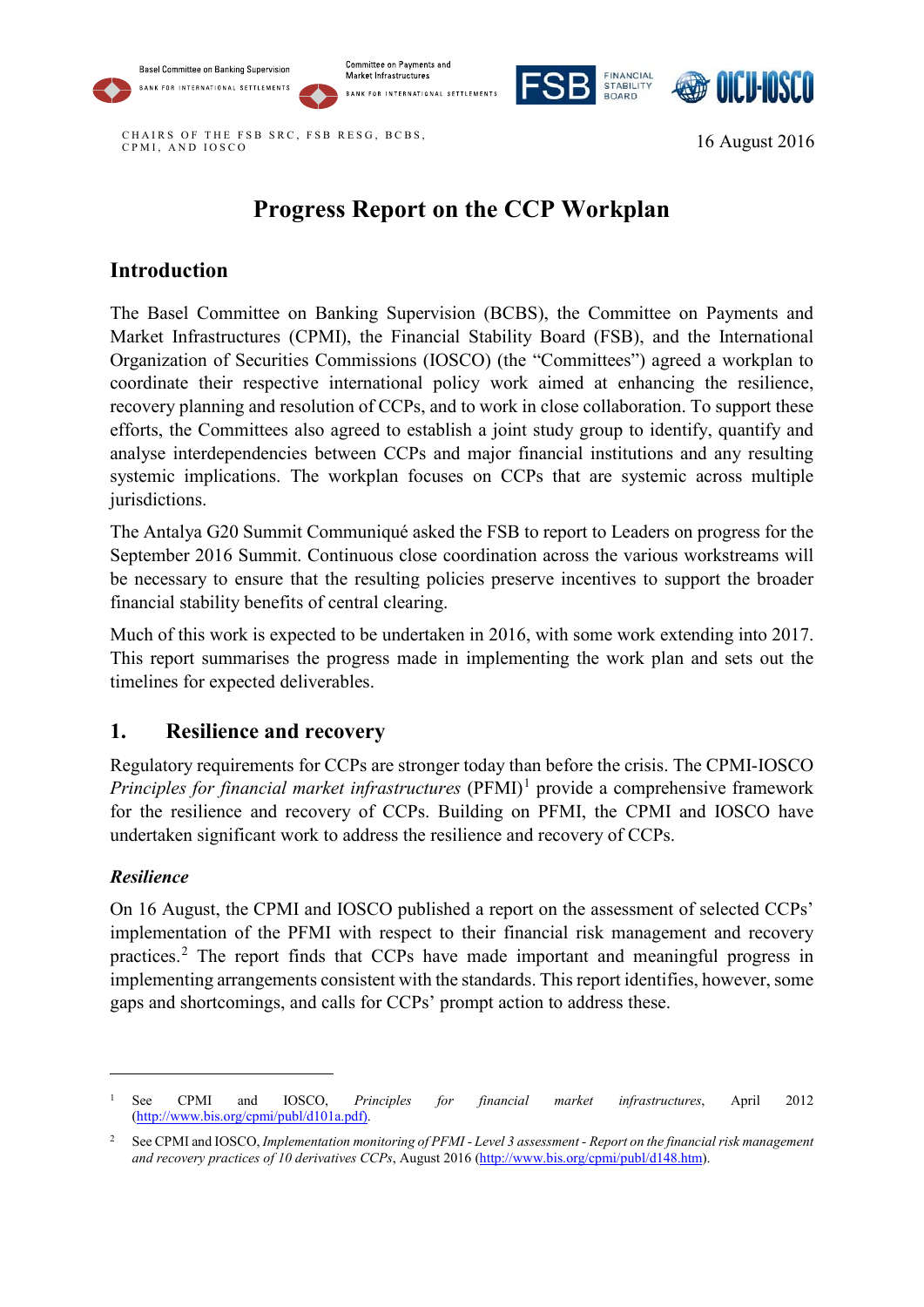Together with the implementation report, the CPMI and IOSCO published a consultative report that proposes more granular guidance on several key aspects of the PFMI, with a view to further improving the resilience of CCPs, with respect to governance, credit and liquidity stress testing, coverage of financial resources, margin, and a CCP's contributions of its financial resources to losses.<sup>[3](#page-1-0)</sup> This proposed guidance benefited from the findings of the implementation monitoring exercise, as well as a detailed stock-taking survey and industry input. The report proposes that CCPs make any necessary changes no later than the end of 2017.

In addition to the proposed further guidance on internal stress testing for CCPs, CPMI–IOSCO has started work on a framework for supervisory stress testing of CCPs.

#### *Recovery*

The consultative report also proposes guidance that is intended to facilitate a CCP's development of its recovery plan by building on and reiterating certain aspects of the CPMI-IOSCO's *Recovery of financial market infrastructures.*[4](#page-1-1) This is particularly important as the assessment of CCPs' implementation of the PFMI has shown that a number of the CCPs covered by the assessment have not yet put in place the full set of recovery rules and procedures as stated in the PFMI.

Specifically, the consultative report reiterates that a CCP's recovery plan should include tools that comprehensively and effectively address, among other things, (i) the allocation of losses not caused by participant default, (ii) the allocation of uncovered credit losses and liquidity shortfalls following participant defaults, (iii) the speed of replenishment of depleted financial resources, and (iv) the re-establishment of a matched book following a participant default. In addition, a CCP should test and review its recovery plan.

#### *Expected deliverables and timelines*

- The CPMI and IOSCO will conduct in 2017 a follow-up targeted review of CCPs' progress in addressing the most important issues identified by the report in the assessment of selected CCPs' implementation of the PFMI.
- A finalised report on more granular guidance for CCP resilience and recovery is targeted for H1 2017.
- A draft framework for supervisory stress testing is targeted for H1 2017.

## **2. Resolution**

-

Under the work plan, the FSB made a commitment to "consider the need for, and develop as appropriate, standards or guidance for CCP resolution planning, resolution strategies and resolution tools, including cross-border coordination and recognition of resolution actions".[5](#page-1-2) These should build on the FSB *Key Attributes of Effective Resolution Regimes for Financial* 

<span id="page-1-0"></span><sup>3</sup> See CPMI and IOSCO, *Resilience and recovery of central counterparties (CCPs): Further guidance on the PFMI – consultative report*, August 2016 [\(http://www.bis.org/cpmi/publ/d149.htm\)](http://www.bis.org/cpmi/publ/d149.htm).

<span id="page-1-1"></span><sup>4</sup> See CPMI and IOSCO, *Recovery of financial market infrastructures*, October 2014 [\(http://www.bis.org/cpmi/publ/d121.pdf\)](http://www.bis.org/cpmi/publ/d121.pdf).

<span id="page-1-2"></span><sup>5</sup> See BCBS–CPMI–FSB–IOSCO, *2015 CCP Workplan*, April 2015 [\(http://www.fsb.org/wp-content/uploads/Joint-CCP-](http://www.fsb.org/wp-content/uploads/Joint-CCP-Workplan-for-2015-For-Publication.pdf)[Workplan-for-2015-For-Publication.pdf\)](http://www.fsb.org/wp-content/uploads/Joint-CCP-Workplan-for-2015-For-Publication.pdf).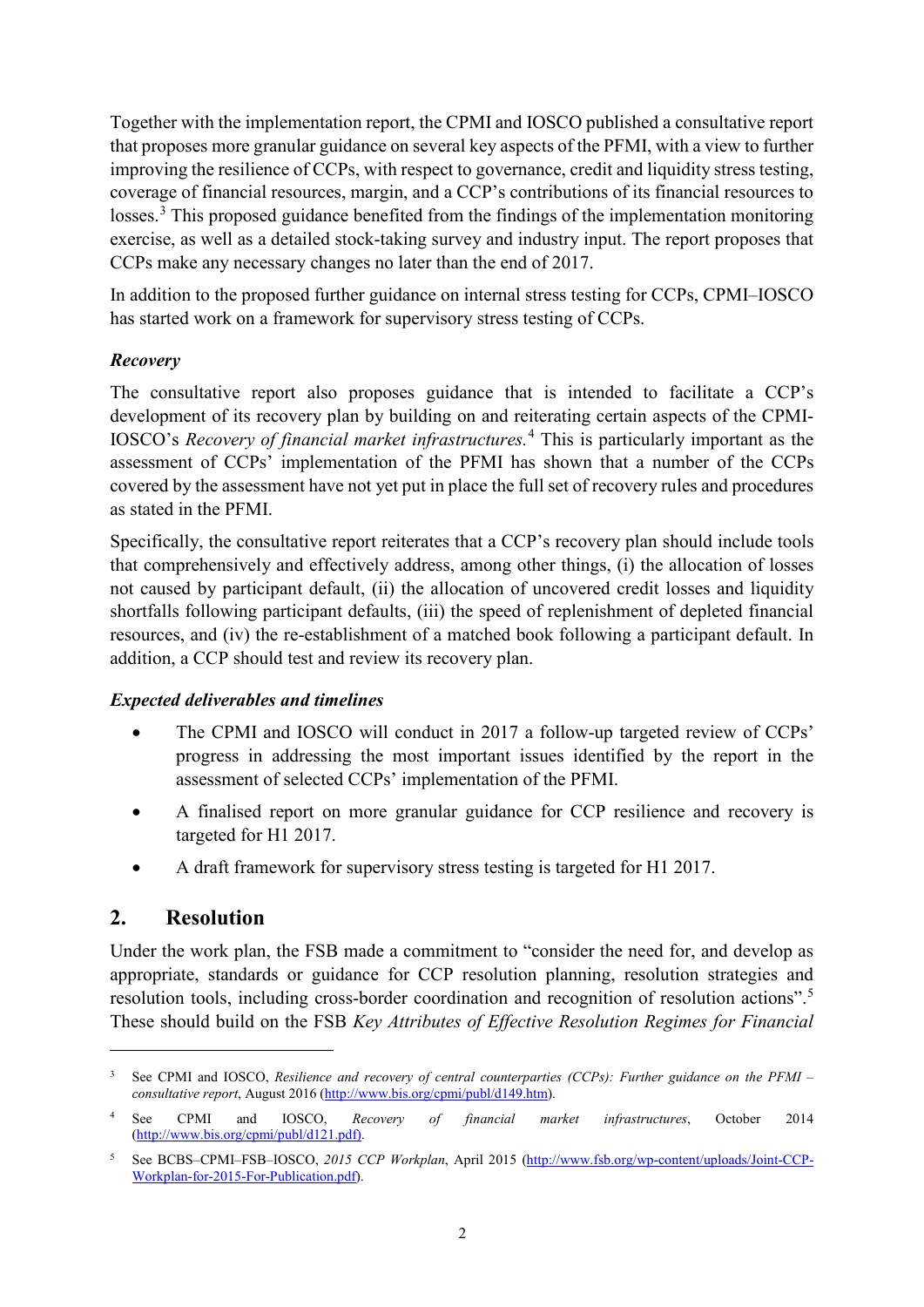*Institutions* and the Annex on resolution of FMIs and FMI participants, which already provide standards for a range of powers and tools to resolve a failing CCP and for the development of resolution strategies and plans within cross-border Crisis Management Groups (CMGs), or other equivalent arrangements, and the conduct of resolvability assessments. [6](#page-2-0) In his letter to the G20 Finance Ministers and Central Bank Governors, the FSB Chair made a commitment for high-level guidance on resolution issues relating to CCPs to be published by the time of the Hangzhou Summit.<sup>[7](#page-2-1)</sup>

The FSB has undertaken a comprehensive analysis of the suitability of the resolution powers and tools in different distress scenarios and identified elements of resolution strategies for CCPs, including the cross-border cooperation that are necessary to develop and implement such strategies effectively in a cross-border context. On 16 August the FSB published a discussion note for comment by 17 October 2016 that identifies a set of questions and considerations that are regarded as core to the development of effective resolution strategies and plans for CCPs.<sup>[8](#page-2-2)</sup> They include the following:

- *The timing of entry into resolution.* Authorities should be able to place a CCP in resolution when the recovery plan and any rules and procedures for loss allocation or recovery measures have failed or are likely to fail to return the CCP to viability or would otherwise be likely to compromise financial stability. Authorities should also consider whether a presumptive point in time for assessing the conditions for entry into resolution can or should be determined and, if so, whether such a presumptive point should be disclosed in advance including to the CCP and its participants.
- *The adequacy of financial resources in resolution*. Authorities should make appropriately prudent assumptions about the quantum of resources needed to achieve an orderly resolution and will need to consider whether additional (*ex ante* or *ex post* funded) resources need to be set aside for resolution or whether planning for timely intervention will suffice to ensure the availability of sufficient funds in resolution.
- *The choice of the appropriate tools to return a CCP to a matched book.* A return to a matched book following the default of a clearing member can be achieved through the forced allocation or tear-up of contracts as well as by means of 'voluntary' measures such as auctions or direct sales of positions. Key questions for authorities include the extent to which the choice and application of tools to return to a matched book should be made in line with the CCP rulebook, and whether the resolution authority should have the ability to use tools to restore a CCP to a matched book to also allocate losses.
- *The order for allocating losses in resolution and application of the 'no creditor worse off' (NCWO) safeguard.* A key question for authorities to consider is to what extent the resolution strategy should be based on a fixed order of loss allocation (e.g. the order established in the rules of the CCP), and consider the consequences of allocating losses differently in resolution. In allocating losses, authorities need to consider the appropriate

<u>.</u>

<span id="page-2-0"></span><sup>6</sup> See FSB, *Key Attributes of Effective Resolution Regimes for Financial Institutions*, October 2014  $(htto://www.fsb.org/2014/10/r\_141015/)$ .

<span id="page-2-1"></span><sup>7</sup> See FSB, *Chair's Letter to G20 Ministers and Governors on Financial Reforms – Progress on the Work Plan for the Hangzhou Summit* [\(http://www.fsb.org/2016/02/chairs-letter-to-the-g20-finance-ministers-and-central-bank-governors/\)](http://www.fsb.org/2016/02/chairs-letter-to-the-g20-finance-ministers-and-central-bank-governors/).

<span id="page-2-2"></span><sup>8</sup> See FSB, *Essential Aspects of CCP Resolution Planning Discussion Note*, August 2016 [\(www.fsb.org/2016/08/essential](http://www.fsb.org/2016/08/essential-aspects-of-ccp-resolution-planning)[aspects-of-ccp-resolution-planning\)](http://www.fsb.org/2016/08/essential-aspects-of-ccp-resolution-planning).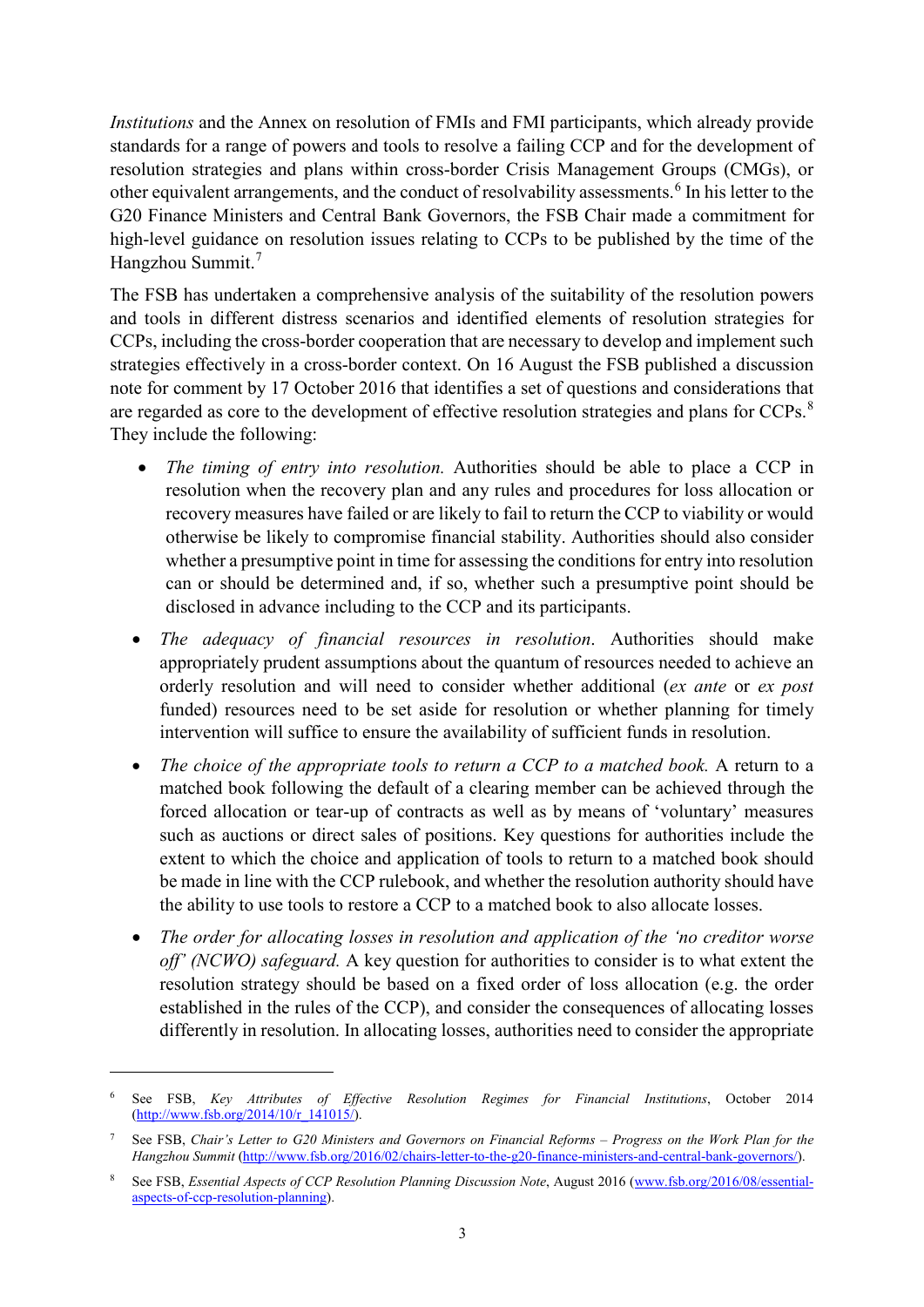"no creditor worse off" counterfactual to assess the losses that participants would have borne had the authorities not intervened.

- *Cross-border cooperation in resolution.* Authorities should consider the nature and scope of their cross-border cooperation arrangements, including the composition of their CMGs, in light of the cross-border cooperation that will be required in a resolution and the resolution actions that may need to be given effect in a cross-border context. CMGs or other equivalent arrangements should be established in a manner consistent with the FMI Annex for all CCPs that are determined to be systemically important in more than one jurisdiction. But cross-border cooperation may need to be broader and authorities need to consider how to engage with other jurisdictions in which the CCP is systemically important but which do not participate in the CMG.
- *The overall effects of the resolution strategy on the incentives of the various stakeholders of the CCPs.* A key question for authorities to consider is whether the resolution strategy and plan provide appropriate incentives for the CCP, its owners, its managers and its participants to avoid resolution and achieve a successful recovery and whether it incentivises good governance and risk management without adversely affecting incentives to clear.

### *Expected deliverables and timelines*

-

• FSB will publish a proposal for more specific granular guidance on CCP resolution in early 2017, with the aim of finalising the guidance by the G20 Summit in July 2017.

## **3. Central clearing interdependencies**

Macroprudential considerations associated with the interconnections in central clearing, particularly across G-SIBs, have come to the fore. A joint BCBS, CPMI, FSB and IOSCO study group was established in July 2015 to identify, quantify and analyse interdependencies between CCPs and major clearing members and any resulting systemic implications.

The study group launched on 10 August a data collection exercise from around 20 CCPs that aims to identify and quantify interdependencies between CCPs and their direct members, indirect members, investment counterparties, liquidity providers, and other financial institutions. An analysis of these interconnections will be reported to the parent committees in early 2017 and a report will be published following their approval. While this is a bespoke data collection exercise, its results could, over time, inform combined supervisory stress tests across CCPs and their participants to understand vulnerabilities and exposures to common shocks, with implications for resilience, recovery and resolvability.

The bespoke CCP data collection will be complemented with analysis of information collected by the International Data Hub (IDH) at the Bank for International Settlements (BIS),<sup>[9](#page-3-0)</sup> which collects information from 28 globally active banks on their top 50 counterparty exposures and their top funding providers. In May 2016, representatives from the study group analysed CCP-

<span id="page-3-0"></span>With the implementation of Phase 3 of the FSB Data Gaps Initiative, the FSB (as well as the BIS and International Monetary Fund) can make requests to the Hub Governance Group for access to confidential information stored in the IDH. See FSB, *The Financial Crisis and Information Gaps*, September 2015 [\(http://www.fsb.org/2015/09/the-financial-crisis-and](http://www.fsb.org/2015/09/the-financial-crisis-and-information-gaps-2/)[information-gaps-2/\)](http://www.fsb.org/2015/09/the-financial-crisis-and-information-gaps-2/).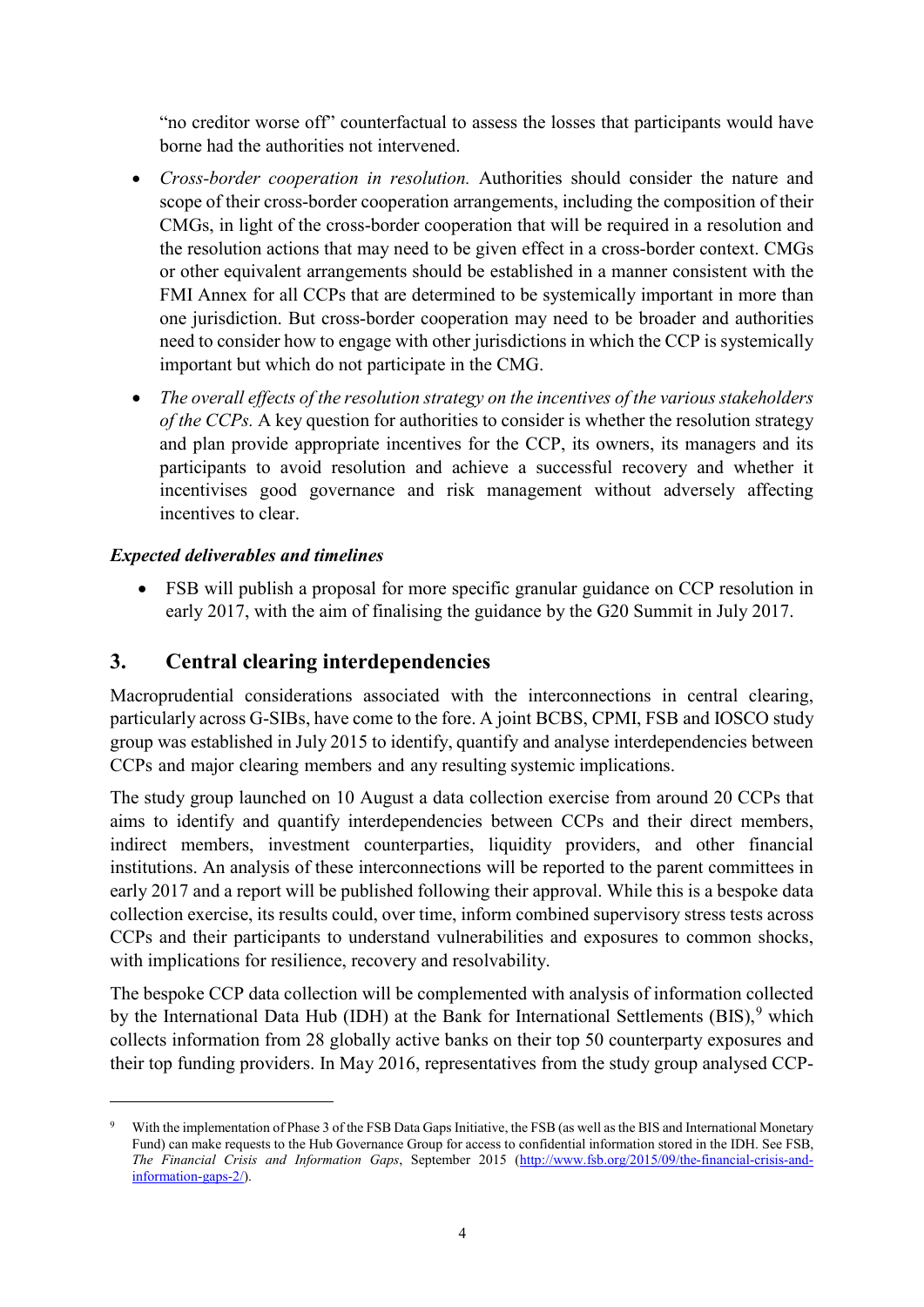related information collected by the IDH. While the information that is currently available is limited,<sup>[10](#page-4-0)</sup> the analysis confirmed that there are large interdependencies between banks and CCPs in terms of exposures (measured as initial margin and default fund contributions) and in terms of their lending to and funding from CCPs. As of July 2016, the IDH will collect more granular information on reporting banks' top 10 CCP exposures, and representatives from the study group will have an opportunity to analyse this data later this year.

#### *Expected deliverables and timelines*

-

The study group will report the findings from their analysis of the interdependencies in central clearing in early 2017.

## **4. Impact of other regulatory initiatives on incentives to centrally clear**

Market participants have expressed concern that the Basel III leverage ratio framework's treatment of client cleared derivatives transactions has the potential to adversely impact the ability of clearing member banks to provide clearing services. Specifically, these concerns cite that the current approach to measuring the potential future exposure (PFE) of a transaction with a client is excessive because collateral posted as initial margin by the client to the clearing member is not permitted to reduce the clearing member's PFE. The BCBS is carefully considering these concerns. The BCBS has consulted on revisions to the leverage ratio, which proposed a new methodology for measuring derivatives PFE (replacing the Current Exposure Method with a modified version of the standardised approach to counterparty credit risk, or SA-CCR) and sought further evidence and data on the impact of the Basel III leverage ratio on client clearing and on clearing members' business models.<sup>[11](#page-4-1)</sup>

Data collected on client clearing by the BCBS in the past have shown that recognition of offsets of initial margin received would not result in a significant decrease in clearing members' measured exposures. The BCBS recently collected related data via an additional QIS to assess the impact of initial margin received on clearing members' leverage ratio exposure measures. The BCBS will consider comments received and this additional data in the course of finalising revisions to the Basel III leverage ratio framework.

Preserving incentives to centrally clear (including through the availability of client clearing services) helps support the G20 objective for central clearing of standardised OTC derivatives contracts. At the same time, the leverage ratio is deliberately designed as a non-risk-based measure within the broader suite of reforms supporting the G20 goal of increasing the resilience and loss-absorbing capacity of the banking sector.

Other regulatory reforms are coming online in the coming months (e.g. margin requirements for non-centrally cleared derivatives from September 2016, and capital requirements for banks' exposures to CCPs in January 2017) that can be expected to also affect incentives to centrally clear relative to transacting bilaterally. As well, obligations arising from participation in CCPs

<span id="page-4-0"></span><sup>&</sup>lt;sup>10</sup> Currently, information about banks' positions with CCPs are available only if the CCP is amongst the reporting banks' top 50 exposures, or is a top funding provider.

<span id="page-4-1"></span><sup>11</sup> See BCBS, *Revisions to the Basel III leverage ratio framework – Consultative document*, April 2016 [\(http://www.bis.org/bcbs/publ/d365.pdf\)](http://www.bis.org/bcbs/publ/d365.pdf).